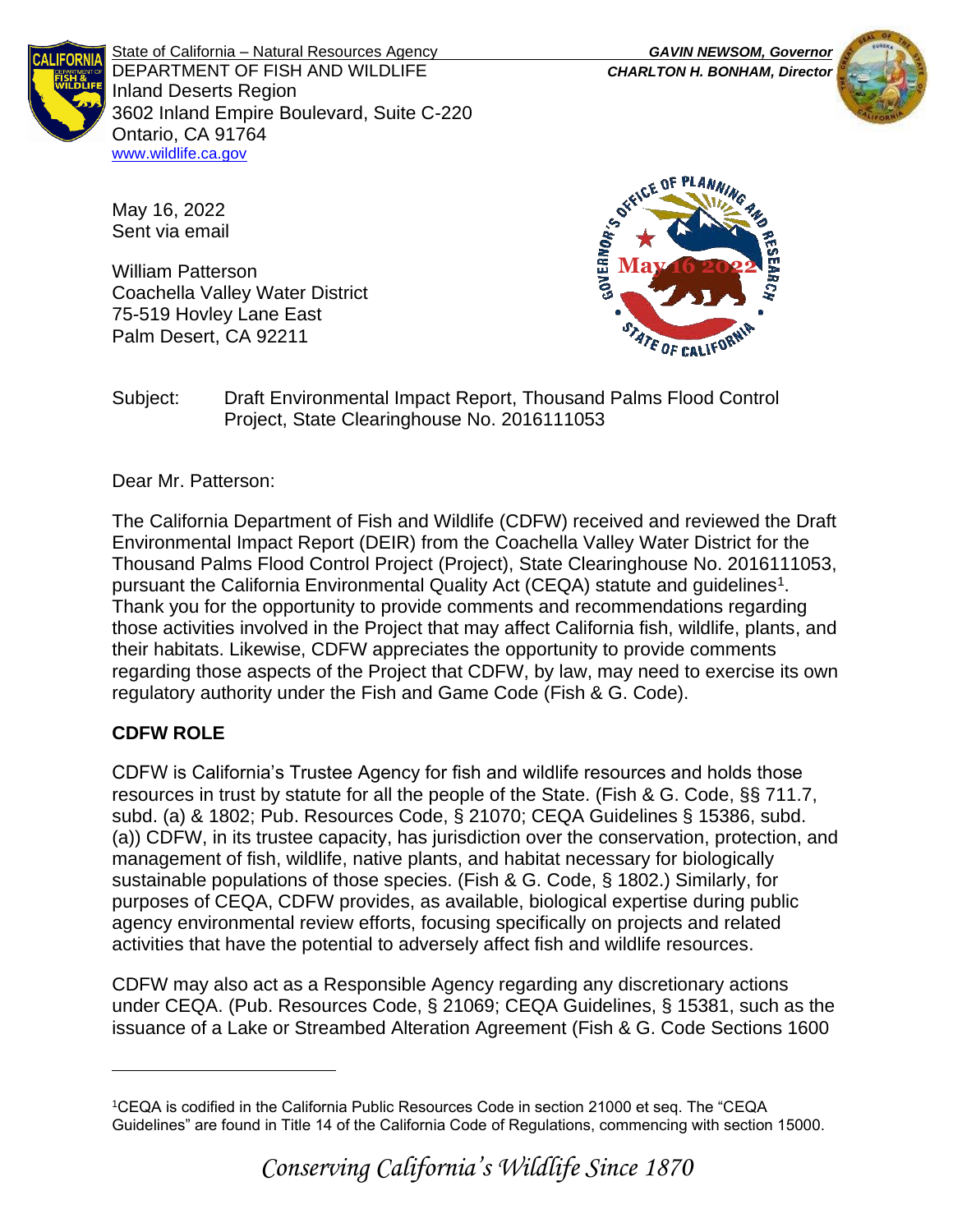William Patterson, Environmental Supervisor Coachella Valley Water District May 16, 2022 Page 2 of 19

et seq.), a California Endangered Species Act (CESA) Permit for Incidental Take of Endangered, Threatened, and/or Candidate species (Fish & G. Code Sections 2080 and 2080.1) and/or for administering the Natural Community Conservation Planning Program (NCCP). CDFW also administers the Native Plant Protection Act, Natural Community Conservation Program, and other provisions of the Fish and Game Code that afford protection to California's fish and wildlife resources.

CDFW issued Natural Community Conservation Plan Approval and Take Authorization in 2008 for the Coachella Valley Multiple Species Habitat Conservation Plan (CVMSHCP), as per Section 2800, et seq., of the California Fish and Game Code. The CVMSHCP established a multiple species conservation program to minimize and mitigate habitat loss and the incidental take of covered species in association with activities covered under the permit. CDFW is providing the following comments as they relate to the project's consistency with the CVMSHCP, the Lake and Streambed Alteration Program, and the CEQA.

### **PROJECT DESCRIPTION SUMMARY**

#### *Project Location*

The proposed Project includes flood control improvements intended to reduce flooding hazards associated with coalescing alluvial fans in the area between the Indio Hills (to the north) and Interstate 10 (I-10) (to the south), in the southeastern portion of Riverside County, California. The Project is located in the unincorporated community of Thousand Palms, approximately ten miles east of the City of Palm Springs and immediately north of the City of Palm Desert, within the Coachella Valley. The Project is located within the Whitewater River Basin (Indio Subbasin). Flood control improvements comprise four separate reaches at the locations described below.

Reach 1 is the northern most element of the proposed Project, located closest to the Indo Hills and generally north of residential development. The Reach 1 levee extends 2.4-miles in an east southeasterly direction beginning near the intersection of 28th Avenue and Rio del Sol Road, and generally running parallel and north of an existing Southern California Edison (SCE) utility corridor.

Reach 2 levee is located south of the east end of Reach 1, east of residential development along Vista de Oro and north of SCE's Mirage Substation and extends 0.33 mile in a south southeasterly direction.

Reach 3 includes a 1.23-mile levee and a 1.01-mile trapezoidal channel, and begins south and east of Reach 2, east of residential development along Chiricahua Drive, and extends in a south southeasterly direction to the Classic Club Golf Course. The Reach 3 channel would divert flows into an existing storm water conveyance system located on the Classic Club Golf Course before connecting to Reach 4.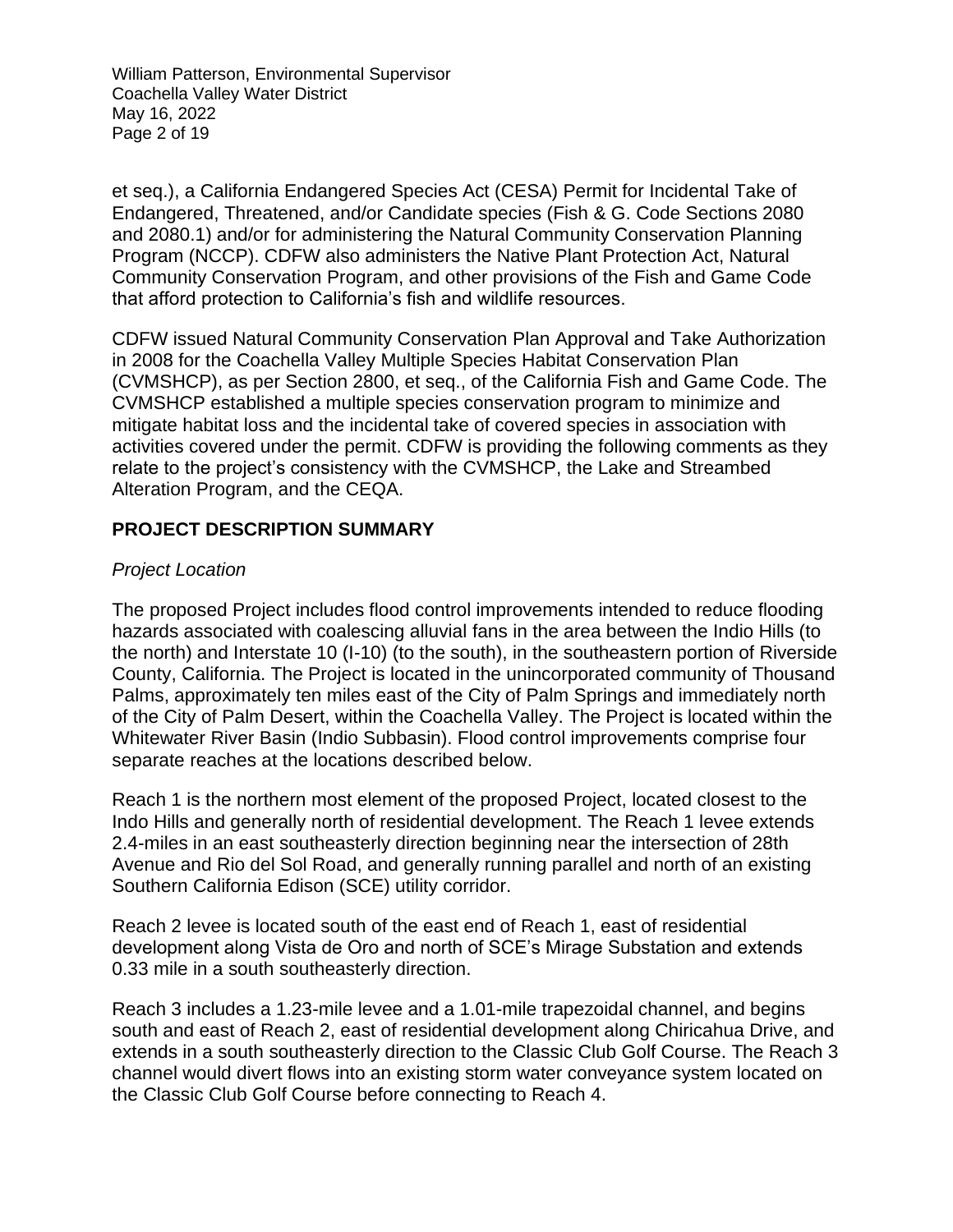William Patterson, Environmental Supervisor Coachella Valley Water District May 16, 2022 Page 3 of 19

Reach 4 is comprised of a 2-mile trapezoidal channel extending from the southeastern end of the Classic Club Golf Course, paralleling and south of the existing Avenue 38 alignment, to Washington Street where it would tie into existing stormwater conveyance facilities located in the Del Webb/Sun City residential development. Sand excavated as part of the proposed Project that is suitable blowsand material would be placed at a blowsand augmentation area on the Coachella Valley National Wildlife Refuge. Other excavated materials (from the Reach 4 channel) would be placed south of Avenue 38, east of Varner Road and immediately west of the Del Webb/Sun City development, within existing windrows.

### *Project Description*

The proposed Project (Alternative 1) consists of a series of flood control improvements designed to meet the Federal Emergency Management Agency (FEMA) 100-year flood event thereby providing flood protection for developed and planned development areas in Thousand Palms and the vicinity. The proposed Project is also designed to support continued aeolian (wind-driven) transport of sand to the Coachella Valley Preserve (Preserve), where it forms habitat for the sensitive Coachella Valley fringe-toed lizard and other sand-dependent species. The proposed Project is linear in nature, consisting of four reaches, and is generally located on the northern and eastern margins of the community of Thousand Palms. Components of the proposed Project include levees, channels, culverts, and a sediment basin. The levees and channels would be comprised of compacted native soil with a layer of soil cement to protect the structures from erosion.

The Project is located within the Thousand Palms Conservation Area (Conservation Area) within the CVMSHCP area. The Project's levees, once approved, will define the southern edge of the Conservation Area, though the levees will not be included in the Conservation Area. Compensatory mitigation for the Project under the CVMSHCP includes, but is not limited to, the acquisition of a 550-acre floodway within the Conservation Area. Operations and Maintenance (O&M) of the levees and management of the sediment that build up along the levees and within the basins, culverts, and channels will be in conformance with an O&M Manual to be developed in consultation with CDFW and the U.S. Fish and Wildlife Service.

#### **COMMENTS AND RECOMMENDATIONS**

CDFW's comments and recommendations on the DEIR are explained below.

#### **Mitigation Measures for Project Impacts to Biological Resources**

*Compensation for Impacts to Lands Managed by CDFW, the Bureau of Land Management, Center for Natural Lands Management, and the Coachella Mountains Conservancy*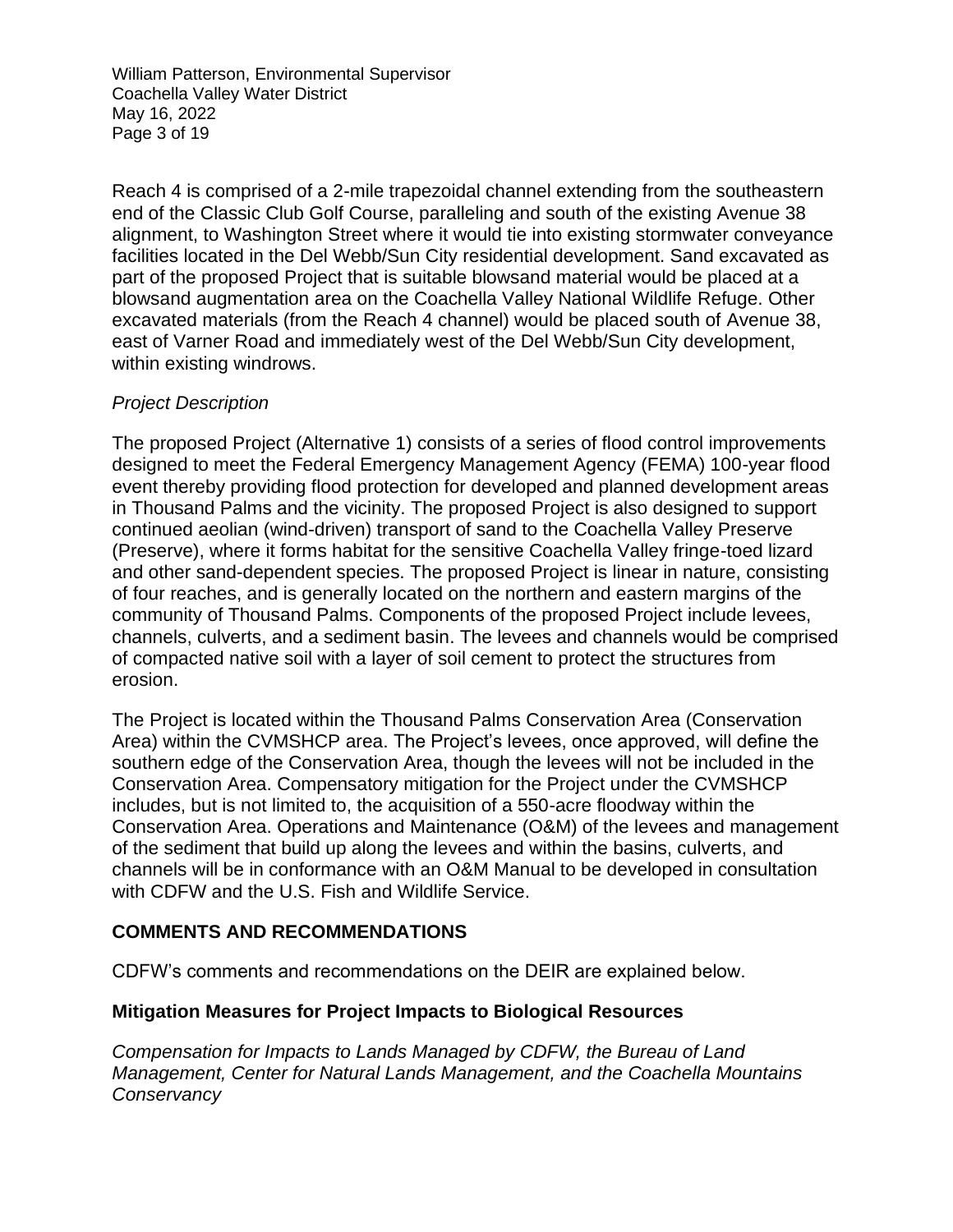William Patterson, Environmental Supervisor Coachella Valley Water District May 16, 2022 Page 4 of 19

As indicated in Table 3.6-1 in the DEIR, the proposed Project will impact lands managed by U.S. Fish and Wildlife Service (Coachella Valley National Wildlife Refuge), CDFW (Coachella Valley Ecological Reserve), Bureau of Land Management (Coachella Valley Preserve), and other lands managed by the Center for Natural Lands Management and Coachella Mountains Conservancy. MM BIO-6 indicates that approximately 550 acres of floodway lands located in the Thousand Palms Conservation Area and 32 acres of aeolian sand habitat will be acquired as compensatory mitigation. The protection of a 550-acre floodway within the Conservation Area represents a Conservation Area-specific Required Measure (Required Measure 1) in Section 4.3.11 of the CVMSHCP to achieve the Conservation Objectives of the Thousand Palms Conservation Area. The DEIR indicates that the acquisition of 32 acres of aeolian sand habitat will compensate for impacts to lands managed by the U.S. Fish and Wildlife Service. However, the DEIR does not include a discussion of compensatory mitigation for impacts to lands managed by CDFW, the Bureau of Land Management, Center for Natural Lands Management, or the Coachella Mountains Conservancy. CDFW request that the DEIR be revised to also include an analysis and discussion of proposed impacts, and associated compensatory mitigation for proposed impacts, to lands owned and/or managed by CDFW, the Bureau of Land Management, Center for Natural Lands Management, and the Coachella Mountains Conservancy. CDFW also requests that MM BIO-6 is revised to indicate that the Habitat Compensation Plan, to be submitted for USFWS and CDFW review, will at a minimum include proposed compensatory mitigation for impacts to lands owned and/or managed by CDFW.

CDFW requests the following revisions to MM BIO-6. Requested additions are identified in **bold** and requested removals are identified in strikethrough.

MM BIO-6 Compensate for Habitat Loss

The CVWD will acquire and protect approximately 550 acres of floodway lands as habitat for special-status plants and wildlife, located within the Thousand Palms Conservation Area. The floodway lands will be transferred to the CVCC for conservation and management under the CVMSHCP in support of the goals and objectives of the CVMSHCP. CVWD will ensure acquisition and protection of approximately 32 acres of aeolian sand habitat that contribute to the recovery of Coachella Valley fringe-toed lizard and suitable for other aeolian sand dependent species. **Additionally, CVWD will ensure any impacts to CDFW-owned or managed lands will be mitigated through the acquisition and protection of additional lands in coordination with CDFW and following the Compensation Land Selection Criteria outlined below.** Habitat compensation will be accomplished by acquisition of mitigation land or conservation easements or by providing funding for specific land acquisition, endowment, restoration, and management actions.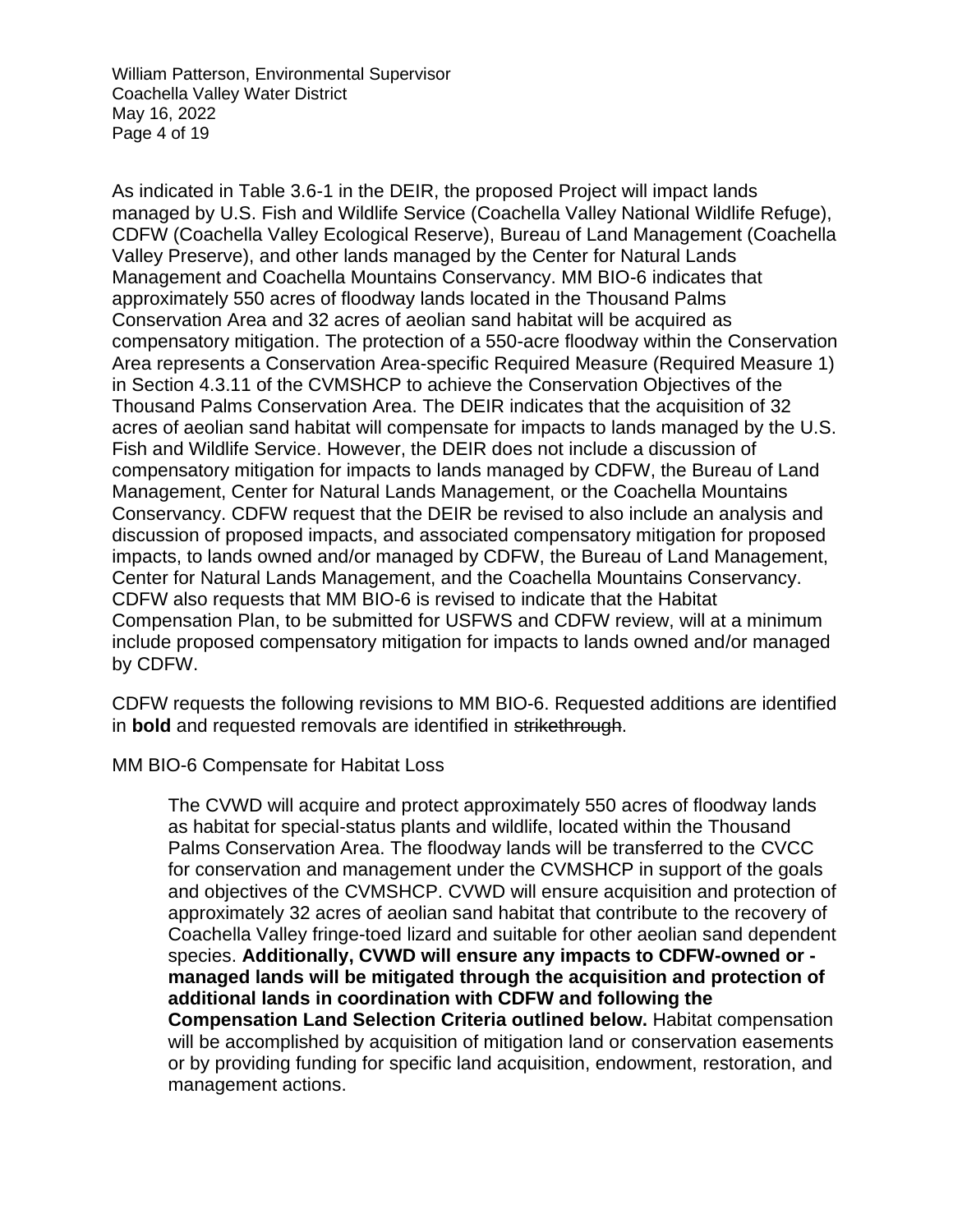William Patterson, Environmental Supervisor Coachella Valley Water District May 16, 2022 Page 5 of 19

#### […]

CVMSCHP/NCCP: The Project is **a C**covered **Activity** under the CVMSHCP/NCCP. This measure is only relevant to the portion of the project on federal lands.

### *Notification of Lake and Streambed Alteration*

Relating to the Lake and Streambed Alteration Program process, BIO-19 indicates that this measure to minimize and mitigation impacts to jurisdictional water only is required on private and federal lands. Fish and wildlife resources subject to Fish and Game Code section 1600 et seq., include the bed, channel, and bank of any river, stream, or lake. CDFW requests that MM BIO-19 is revised to indicate that the Project will submit a notification of streambed alteration regarding impacts to fish and wildlife resources subject to Fish and Game Code section 1600 et seq.

CDFW requests the following revisions to MM BIO-19. Requested additions are identified in **bold** and requested removals are identified in strikethrough.

MM BIO-19 Minimize and Mitigate Impacts to Jurisdictional Water

#### $[...]$

**The Project will submit a notification of streambed alteration regarding impacts to fish and wildlife resources subject to Fish and Game Code section 1600 et seq.** CVMSHCP/NCCP: This measure is required on private and federal lands

#### *Protecting nesting birds*

CVWD has the responsibility of complying with all applicable laws related to nesting birds and birds of prey. Fish and Game Code sections 3503 and 3503.5 afford protective measures as follows: Fish and Game Code section 3503 makes it unlawful to take, possess, or needlessly destroy the nest or eggs of any bird, except as otherwise provided by Fish and Game Code or any regulation made pursuant thereto. Fish and Game Code section 3503.5 makes it unlawful to take, possess, or destroy any birds in the orders Falconiformes or Strigiformes (birds-of-prey) to take, possess, or destroy the nest or eggs of any such bird except as otherwise provided by Fish and Game Code or any regulation adopted pursuant thereto. The MM BIO-14 and MM BIO-15 in the DEIR indicate that surveys and monitoring for nesting birds, and surveys and avoidance for burrowing owls, will be implemented only on private and federal lands. To support the Project applicant in avoiding take of nests or eggs, CDFW requests that MM BIO-14 and MM BIO-15 are revised so the measures apply to all Project areas.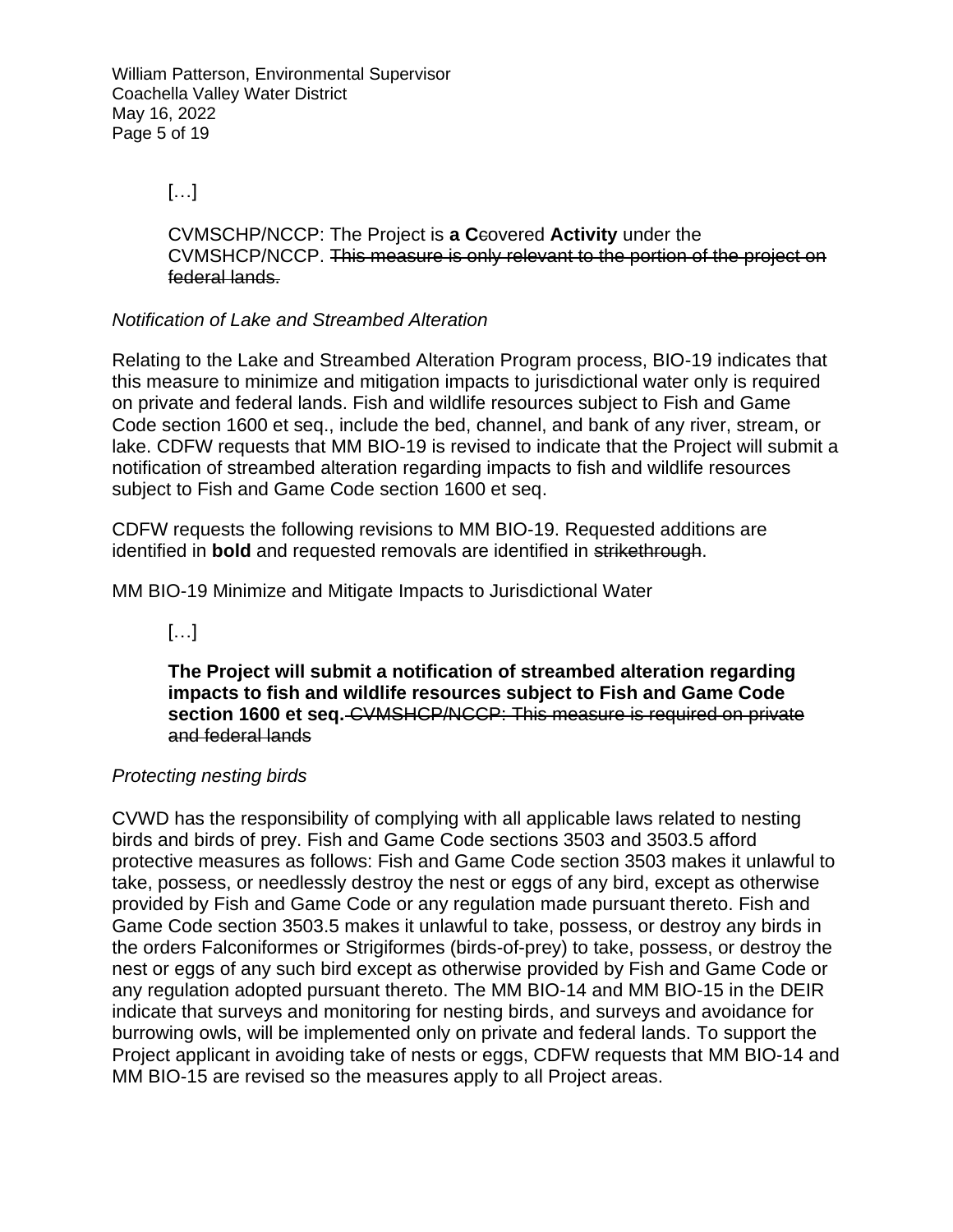William Patterson, Environmental Supervisor Coachella Valley Water District May 16, 2022 Page 6 of 19

CDFW requests the following revisions to MM BIO-14 and MM BIO-15. Requested additions are identified in **bold** and requested removals are identified in strikethrough.

MM BIO-14 Conduct Pre-Construction Surveys and Monitoring for Breeding Birds

### [...]

CVMSHCP/NCCP: The Project is **a C**covered **Activity** under the CVMSHCP/NCCP. However, t**T**o ensure the protection of nest**s or eggs**ing birds**,** this measure is required for private and federal lands **over the entire Project area.**

MM BIO-15 Conduct Surveys and Avoidance for Burrowing Owl

### [...]

CVMSHCP/NCCP: Burrowing owl is considered a c**C**overed s**S**pecies under the CVMSHCP/NCCP. However, t**T**o ensure the protection of nests and eggsing birds**,** this measure is required for private and federal lands **over the entire Project area.**

### *Protecting Covered Species Across All Project Areas*

Table 7-6 in Section 7.3.1 of the CVMSHCP indicates that Avoidance/Minimization Measures Required for the Thousand Palms Flood Control Project are limited to those subject to the terms and condition of a Section 7 consultation. Although the final alignment of the southern boundary will be situated to exclude the levees from of the Thousand Palms Conservation Area, the Project will impact areas within the current boundaries of the Conservation Area that likely support CVMSHCP Covered Species. Many of the mitigation measures in the Biological Resources section of the DEIR indicate that they only apply to federal and/or private lands. To avoid and minimize impacts to CVMSHCP Covered Species associated with the construction and operations of the levees, CDFW recommends that the following mitigation measures are revised to indicate that they apply to all Project areas. Recommended additions are identified in **bold** and recommended removals are identified in strikethrough.

MM BIO-1: Conduct Pre-Construction Biological Resources Surveys

This mitigation measures shall apply to the pre-construction and construction phases of the Project on private and federal lands **over the entire Project area.**

[...]

CVMSHCP/NCCP: This measure is required for **all lands within or adjacent to the** private and federal lands **Project area.**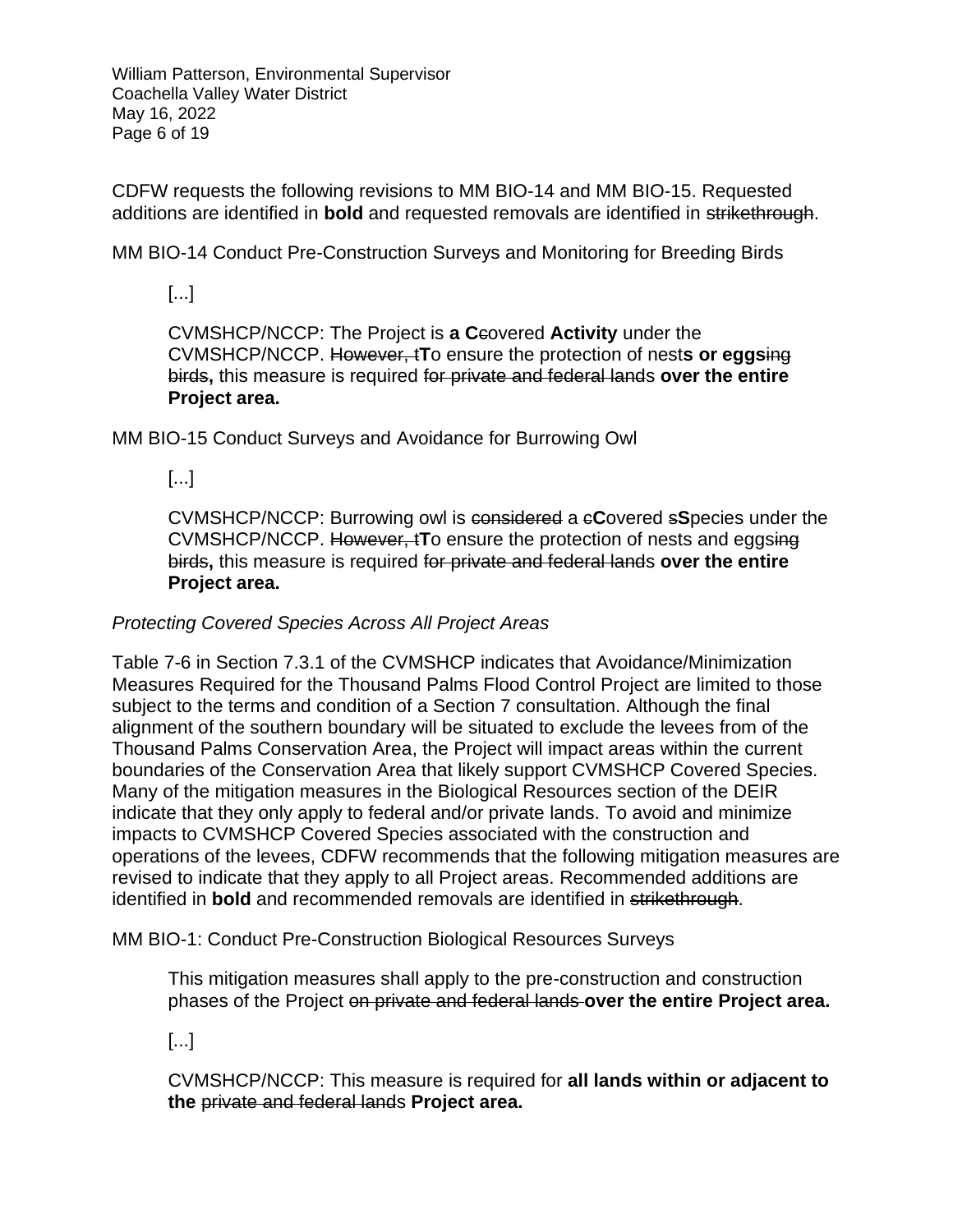William Patterson, Environmental Supervisor Coachella Valley Water District May 16, 2022 Page 7 of 19

MM BIO-2 Conduct Biological Monitoring and Reporting

This measure supersedes EC B-2 (Biological Monitoring and Relocation of Sensitive Species) as described in the EIR/EIS for the proposed Project. This measure applies to the construction phase of the Project on private and federal lands **on all lands within or adjacent to the Project area.**

[...]

CVMSHCP/NCCP: The Project is **a** c**C**overed **Activity** under the CVMSHCP/NCCP. However, t**T**o ensure the protection of **Covered Species and** non-covered sensitive species**,** this measure is required for private and federal lands **on all lands within or adjacent to the Project area.**

MM BIO-3 Prepare and Implement a Worker Environmental Awareness Program

This mitigation measure shall apply to the construction and O&M phases of the Project on private and federal lands **over the entire Project area.**

[...]

CVMSHCP/NCCP: The Project is **a** c**C**overed **Activity** under the CVMSHCP/NCCP. However, t**T**o ensure the protection of **Covered Species and** non-covered sensitive species**,** this measure is required for private and federal lands **over the entire Project area.**

MM BIO-4 Minimize Native Vegetation and Habitat Loss

This mitigation measure shall apply to the construction phase of the Project on private and federal lands **over the entire Project area.**

[...]

CVMSHCP/NCCP: The Project is **a** c**C**overed **Activity** under the CVMSHCP/NCCP. However, t**T**o ensure the protection of **Covered Species and** non-covered sensitive species**,** this measure is required for private and federal lands **over the entire Project area.**

MM BIO-5 Utilize Native Species for Revegetation for Temporary Disturbance Areas

This mitigation measure shall apply to the construction phases of the Project on private and federal lands **over the entire Project area.**

[...]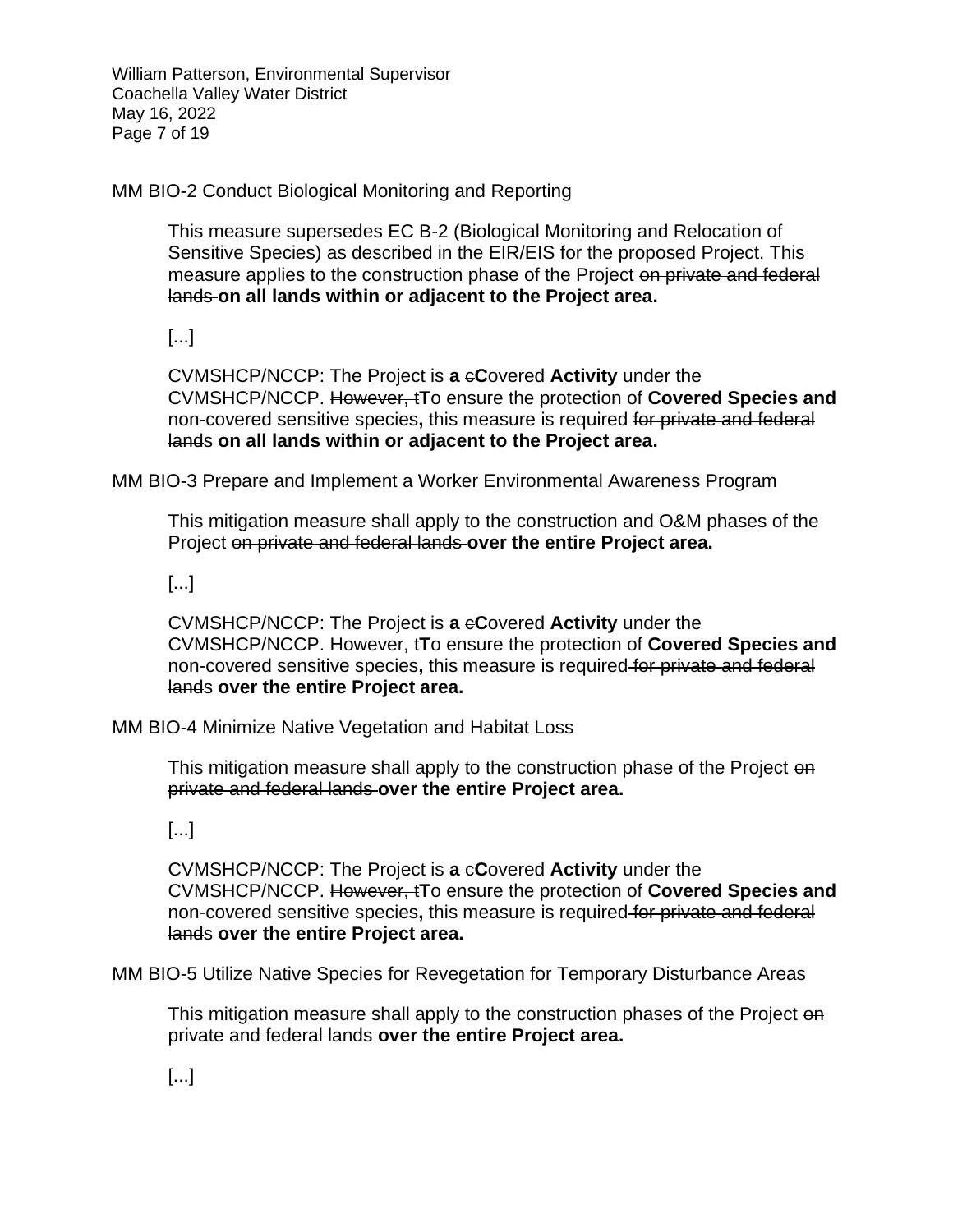CVMSHCP/NCCP: The Project is **a** c**C**overed **Activity** under the CVMSHCP/NCCP. However, t**T**o ensure the protection of **Covered Species and** non-covered sensitive species**,** this measure is only required for federal lands **over the entire Project area.**

MM BIO-7 Prepare and Implement an Operations and Maintenance Plan

This mitigation measure shall apply to the O&M phase of the Project for private and federal lands **the entire Project area.**

[...]

CVMSHCP/NCCP: The Project is **a** c**C**overed **Activity** under the CVMSHCP/NCCP. However, t**T**o ensure the protection of **Covered Species and** non-covered sensitive species, this measure is required for private and federal lands **over the entire Project area.** In addition, any O&M activities that occur within the indirect permanently impacted Coachella Valley Wildlife Refuge lands (see Sections 1 and 1.4) will be covered under the CVMSHCP/NCCP.

MM BIO-8 Prepare and Implement an Integrated Weed Management Plan

This mitigation measure shall apply to the construction and O&M phase of the Project on federal lands **over the entire Project area** and will augment EC B-1 (Weed Abatement Program).

[...]

CVMSHCP/NCCP: The Project is **a C**covered **Activity** under the CVMSHCP/NCCP. This measure is required for federal lands **the entire Project area.**

MM BIO-10 Ensure Wildlife Impact Avoidance and Minimization and Prepare a Wildlife Protection and Relocation Plan

CVWD shall undertake the following measures during the construction and O&M phases of the Project on private and federal lands **over the entire Project area**  to avoid or minimize impacts to wildlife resources.

[...]

CVMSHCP/NCCP: The Project is **a** c**C**overed **Activity** under the CVMSHCP/NCCP. However, t**T**o ensure the protection of **Covered Species and** non-covered sensitive species**,** this measure is required for private and federal lands **over the entire Project area.**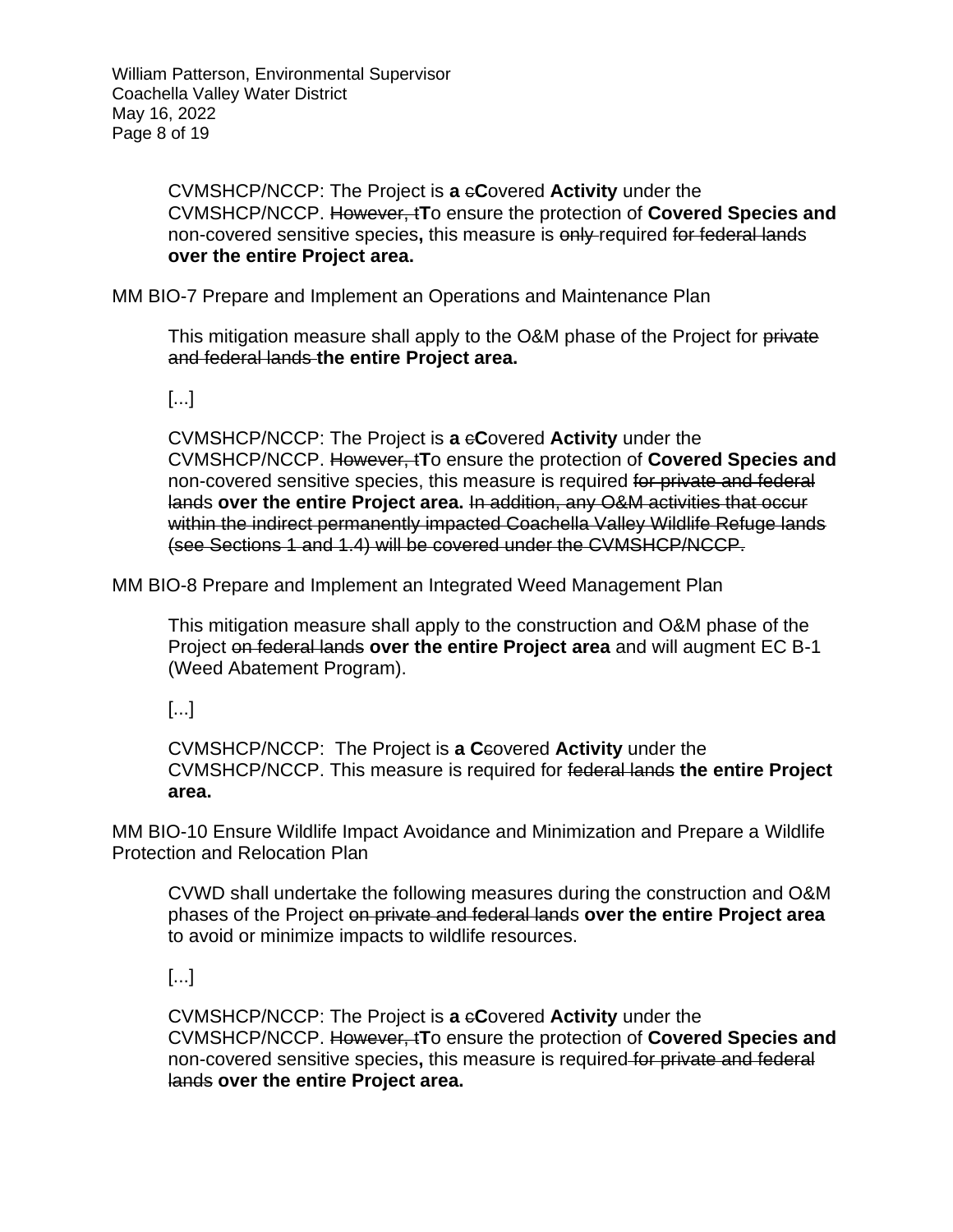William Patterson, Environmental Supervisor Coachella Valley Water District May 16, 2022 Page 9 of 19

MM BIO-11 Conduct Coachella Valley Fringe-toed Lizard and Flat-tailed Horned Lizard Surveys, Monitoring, and Avoidance

This mitigation measure enhances the surveying and monitoring requirements as described in MM BIO-2 and MM BIO-7, and will be applied to the preconstruction, construction, and O&M phases of the proposed Project as needed.

Surveys for Coachella Valley fringe-toed lizard and flat-tailed horned lizard shall be conducted during the appropriate seasons (May 1 through the end of summer) and conditions for species identification on federal lands **over the entire Project area**. The duration of the surveys shall coincide with the duration of construction activities in potential habitat for these species during the summer season. Surveys shall be conducted in appropriate habitat in all Project disturbance areas and within 500 feet of these areas on federal lands, and as required by Mitigation Measure BIO-1. Results of the surveys shall be submitted to USFWS **and CDFW** within 30 days of completion.

### $[...]$

CVMSHCP/NCCP: The Project is **a C**covered **Activity** under the CVMSHCP/NCCP. This measure is required for federal lands **over the entire Project area.**

MM BIO-13 Prepare and Implement Raven Monitoring, Management and Reporting Plan

# [...]

CVMSHCP/NCCP: The Project is **a C**covered **Activity** under the CVMSHCP/NCCP. This measure is required for federal lands **over the entire Project area.**

MM BIO-17 Conduct Surveys and Avoidance for Special-status Small Mammals

# […]

CVMSHCP/NCCP: Only the Palm Springs pocket mouse and Palm Springs (Coachella Valley) round-tailed ground squirrel are **C**covered **Species** under the CVMSHCP/NCCP. However, o**O**ther small mammals from the region are not covered. To ensure the protection of small mammals**,** this measure is required for private and federal lands **over the entire Project area.**

### **CDFW CONCLUSIONS AND FURTHER COORDINATION**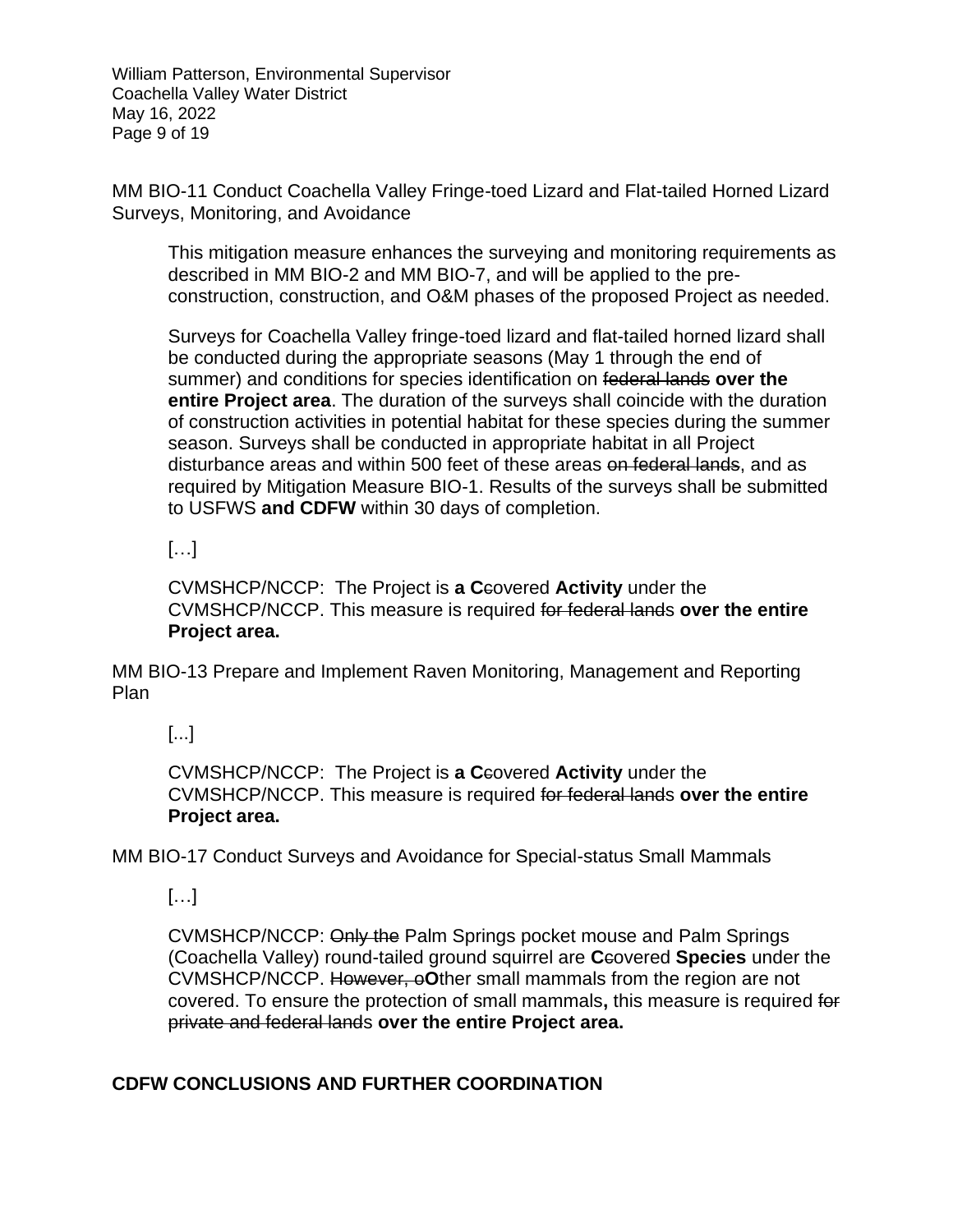William Patterson, Environmental Supervisor Coachella Valley Water District May 16, 2022 Page 10 of 19

CDFW appreciates the opportunity to comment on the Thousand Palms Flood Control Project to assist in identifying and mitigating Project impacts on biological resources. CDFW personnel are available for consultation regarding biological resources and strategies to minimize impacts. CDFW requests that the Coachella Valley Water District address the CDFW's comments and concerns prior to adoption of the EIR.

Questions regarding this letter or further coordination should be directed to Jacob Skaggs at [jacob.skaggs@wildlife.ca.gov.](mailto:jacob.skaggs@wildlife.ca.gov)

Sincerely,

-DocuSigned by: Scott Wilson -8091B1A9242F49C...

Scott Wilson Environmental Program Manager

ec:

Heather Pert, [heather.pert@wildlife.ca.gov](mailto:heather.pert@wildlife.ca.gov)

Office of Planning and Research, State Clearinghouse, Sacramento

Rollie White, U.S. Fish and Wildlife Service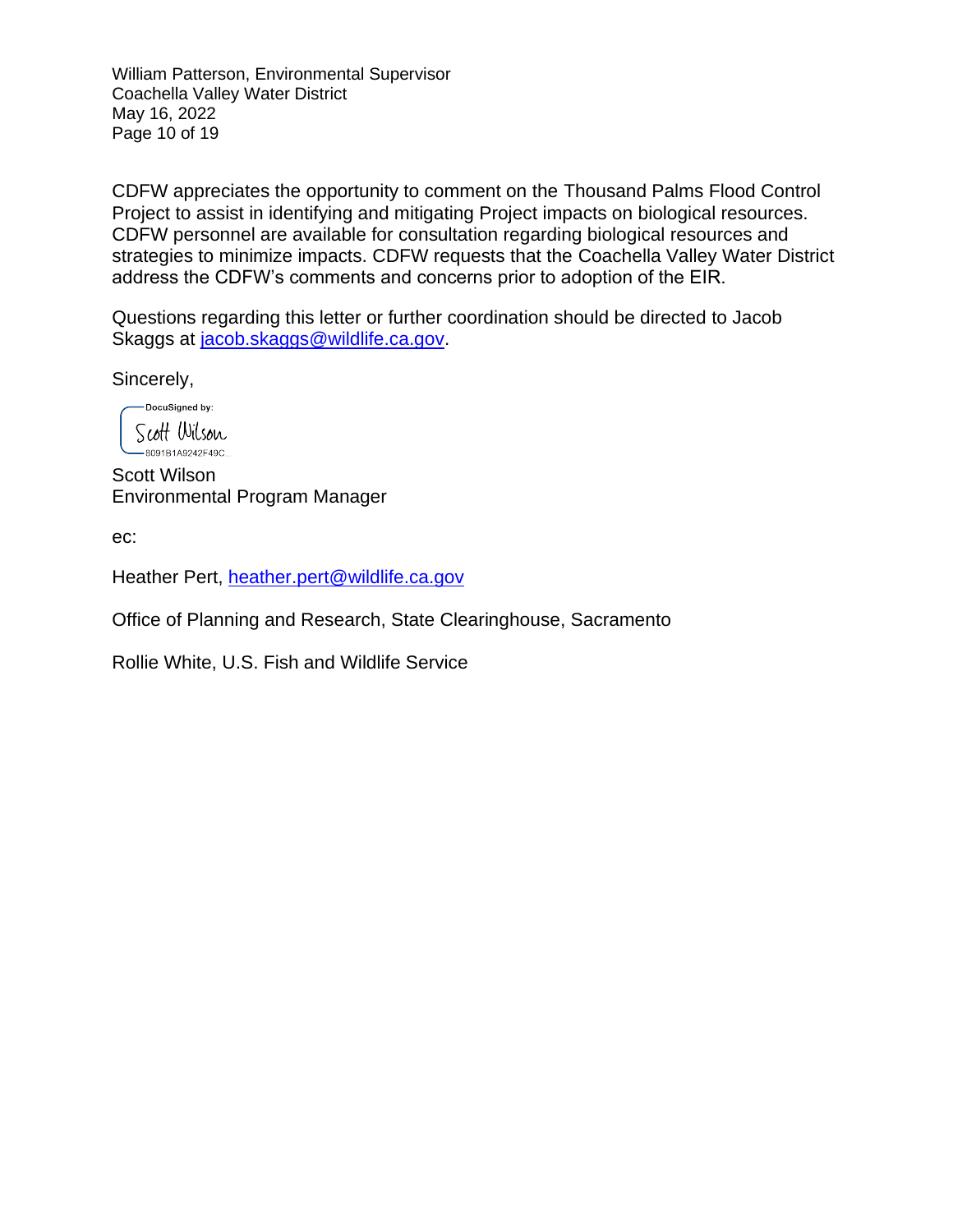# **ATTACHMENT 1**

### **Mitigation Monitoring and Reporting Program for the Coachella Valley Water District, Thousand Palms Flood Control Project**

| <b>Mitigation Measures</b>                                                                                                                                                                                                                                                                                                                           | <b>Timing and</b><br><b>Methods</b>                                                                                                                | <b>Responsible</b><br><b>Parties</b>                                                        |
|------------------------------------------------------------------------------------------------------------------------------------------------------------------------------------------------------------------------------------------------------------------------------------------------------------------------------------------------------|----------------------------------------------------------------------------------------------------------------------------------------------------|---------------------------------------------------------------------------------------------|
| <b>MM BIO-1: Conduct Pre-Construction Biological</b><br><b>Resources Surveys</b><br>This mitigation measures shall apply to the pre-<br>construction and construction phases of the Project<br>over the entire Project area.<br>$[]$<br>CVMSHCP/NCCP: This measure is required for all<br>lands within or adjacent to the Project area.              | <b>Timing: During</b><br>pre-<br>construction<br>and<br>construction<br>phases of the<br>Project<br><b>Methods: As</b><br>described in<br>MM BIO-1 | Implementation:<br><b>CVWD</b><br><b>Monitoring and</b><br><b>Reporting:</b><br><b>CVWD</b> |
| MM BIO-2 Conduct Biological Monitoring and<br><b>Reporting</b><br>This measure supersedes EC B-2 (Biological<br>Monitoring and Relocation of Sensitive Species) as<br>described in the EIR/EIS for the proposed Project. This<br>measure applies to the construction phase of the<br>Project on all lands within or adjacent to the Project<br>area. | <b>Timing: During</b><br>construction<br>phase of the<br>Project<br><b>Methods: As</b><br>described in<br>MM BIO-2                                 | Implementation:<br><b>CVWD</b><br><b>Monitoring and</b><br><b>Reporting:</b><br><b>CVWD</b> |
| $[]$<br>CVMSHCP/NCCP: The Project is a Covered Activity<br>under the CVMSHCP/NCCP. To ensure the protection<br>of Covered Species and non-covered sensitive species,<br>this measure is required on all lands within or adjacent<br>to the Project area.                                                                                             |                                                                                                                                                    |                                                                                             |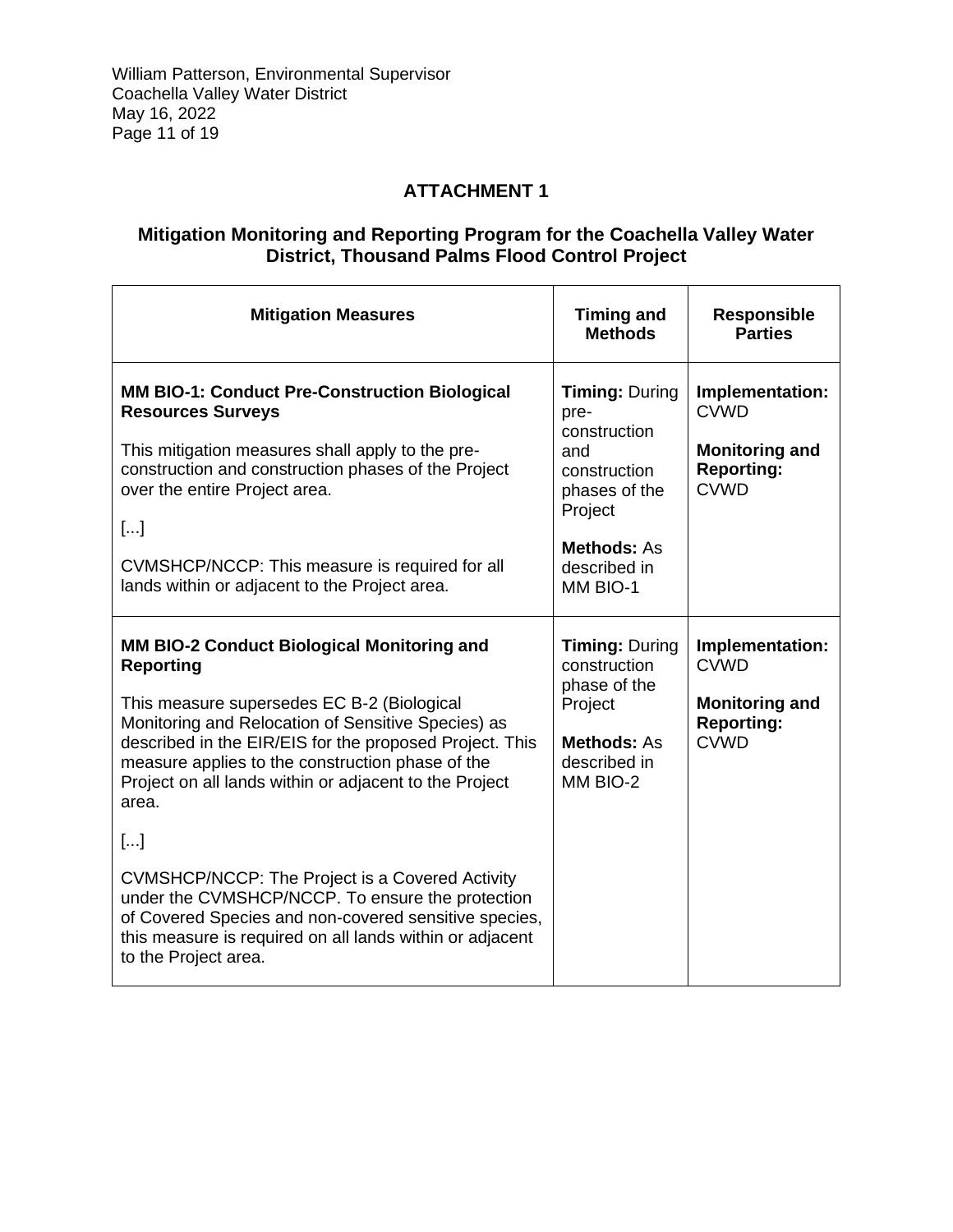| <b>Mitigation Measures</b>                                                                                                                                                                                                                                                                                                                                                                                                                       | <b>Timing and</b><br><b>Methods</b>                                                                                            | <b>Responsible</b><br><b>Parties</b>                                                        |
|--------------------------------------------------------------------------------------------------------------------------------------------------------------------------------------------------------------------------------------------------------------------------------------------------------------------------------------------------------------------------------------------------------------------------------------------------|--------------------------------------------------------------------------------------------------------------------------------|---------------------------------------------------------------------------------------------|
| MM BIO-3 Prepare and Implement a Worker<br><b>Environmental Awareness Program</b><br>This mitigation measure shall apply to the construction<br>and O&M phases of the Project over the entire Project<br>area.<br>$[]$<br>CVMSHCP/NCCP: The Project is a Covered Activity<br>under the CVMSHCP/NCCP. To ensure the protection<br>of Covered Species and non-covered sensitive species,<br>this measure is required over the entire Project area. | <b>Timing: During</b><br>construction<br>and O&M<br>phases of the<br>Project<br><b>Methods: As</b><br>described in<br>MM BIO-3 | Implementation:<br><b>CVWD</b><br><b>Monitoring and</b><br><b>Reporting:</b><br><b>CVWD</b> |
| <b>MM BIO-4 Minimize Native Vegetation and Habitat</b><br>Loss<br>This mitigation measure shall apply to the construction<br>phase of the Project over the entire Project area.<br>$[]$<br>CVMSHCP/NCCP: The Project is a Covered Activity<br>under the CVMSHCP/NCCP. To ensure the protection<br>of Covered Species and non-covered sensitive species,<br>this measure is required over the entire Project area.                                | <b>Timing: During</b><br>construction<br>phase of the<br>Project<br><b>Methods: As</b><br>described in<br>MM BIO-4             | Implementation:<br><b>CVWD</b><br><b>Monitoring and</b><br><b>Reporting:</b><br><b>CVWD</b> |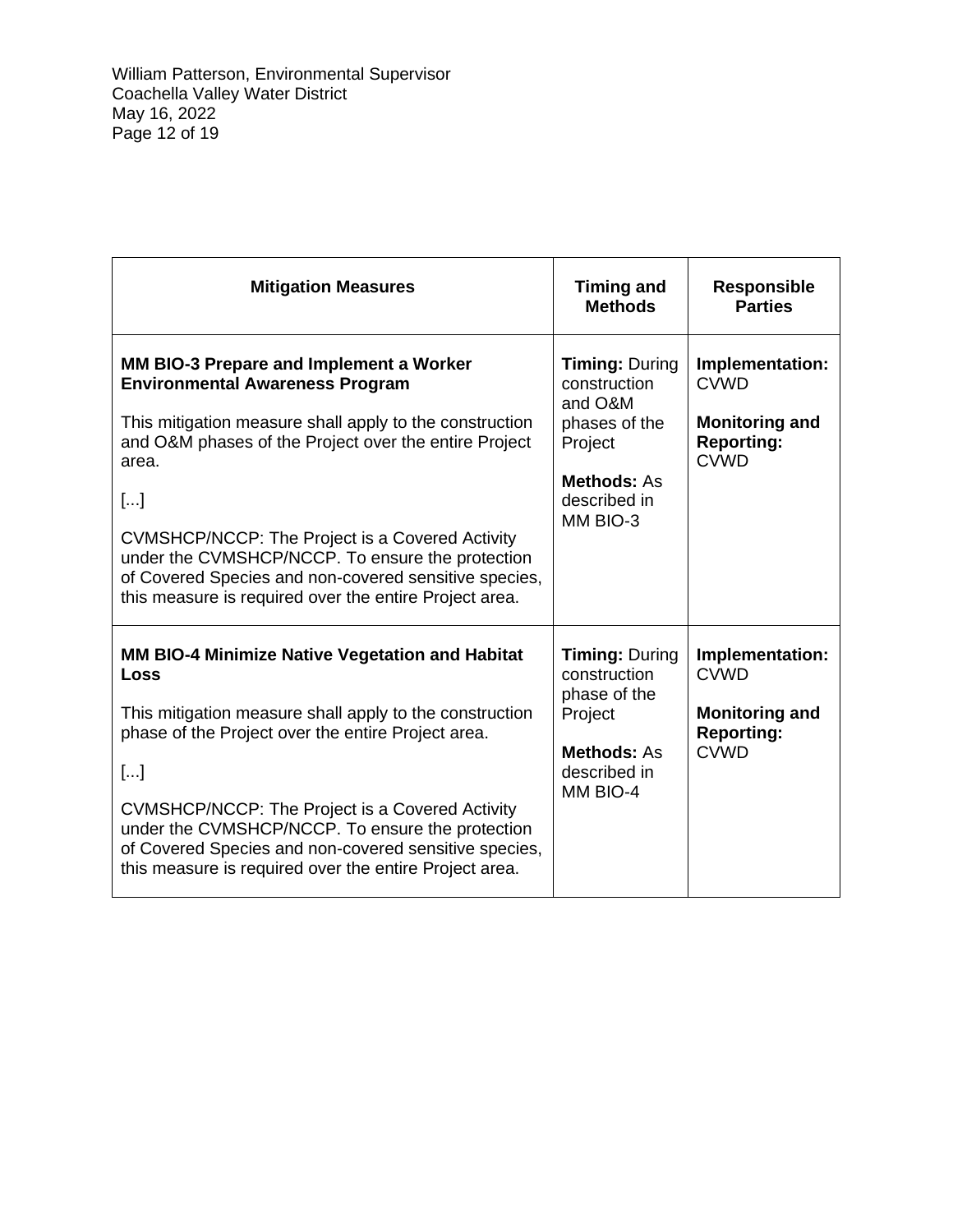William Patterson, Environmental Supervisor Coachella Valley Water District May 16, 2022 Page 13 of 19

| <b>Mitigation Measures</b>                                                                                                                                                                                                                                                                                                                                                                                                                   | <b>Timing and</b><br><b>Methods</b>                                                                                | <b>Responsible</b><br><b>Parties</b>                                                        |
|----------------------------------------------------------------------------------------------------------------------------------------------------------------------------------------------------------------------------------------------------------------------------------------------------------------------------------------------------------------------------------------------------------------------------------------------|--------------------------------------------------------------------------------------------------------------------|---------------------------------------------------------------------------------------------|
| <b>MM BIO-5 Utilize Native Species for Revegetation</b><br>for Temporary Disturbance Areas<br>This mitigation measure shall apply to the construction<br>phases of the Project over the entire Project area.<br>[]<br>CVMSHCP/NCCP: The Project is a Covered Activity<br>under the CVMSHCP/NCCP. To ensure the protection<br>of Covered Species and non-covered sensitive species,<br>this measure is required over the entire Project area. | <b>Timing: During</b><br>construction<br>phase of the<br>Project<br><b>Methods: As</b><br>described in<br>MM BIO-5 | Implementation:<br><b>CVWD</b><br><b>Monitoring and</b><br><b>Reporting:</b><br><b>CVWD</b> |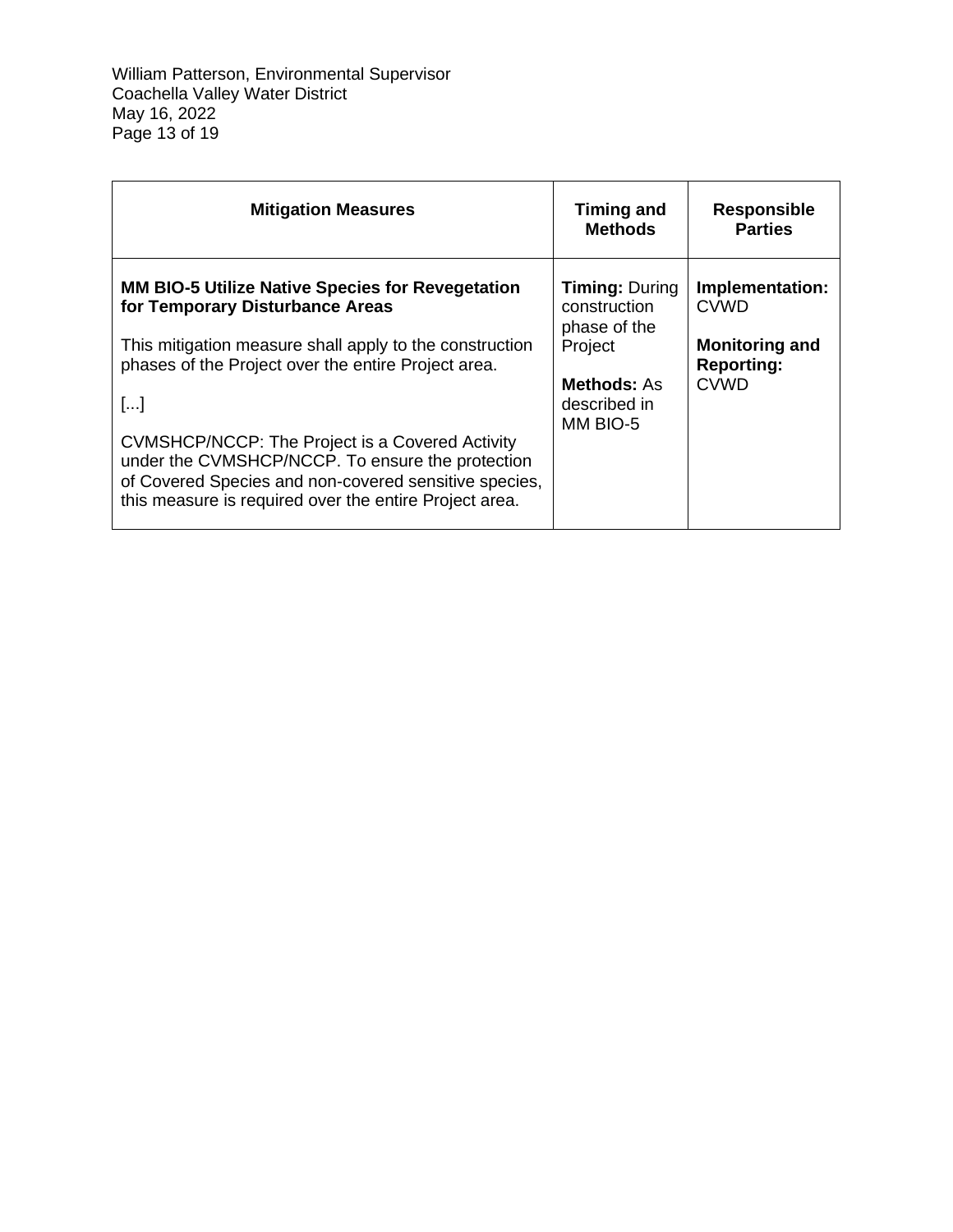William Patterson, Environmental Supervisor Coachella Valley Water District May 16, 2022 Page 14 of 19

| MM BIO-6 Compensate for Habitat Loss<br>The CVWD will acquire and protect approximately 550<br>acres of floodway lands as habitat for special-status<br>plants and wildlife, located within the Thousand Palms<br>Conservation Area. The floodway lands will be<br>transferred to the CVCC for conservation and<br>management under the CVMSHCP in support of the<br>goals and objectives of the CVMSHCP. CVWD will<br>ensure acquisition and protection of approximately 32<br>acres of aeolian sand habitat that contribute to the<br>recovery of Coachella Valley fringe-toed lizard and<br>suitable for other aeolian sand dependent species.<br>Additionally, CVWD will ensure any impacts to CDFW<br>owned or managed lands will be mitigated through the<br>acquisition and protection of additional lands in<br>coordination with CDFW and following the<br>Compensation land Selection Criteria outlined below.<br>Habitat compensation will be accomplished by<br>acquisition of mitigation land or conservation<br>easements or by providing funding for specific land | <b>Timing: As</b><br>described in<br>MM BIO-6<br><b>Methods: As</b><br>described in<br>MM BIO-6 | Implementation:<br><b>CVWD</b><br><b>Monitoring and</b><br><b>Reporting:</b><br><b>CVWD</b> |
|-----------------------------------------------------------------------------------------------------------------------------------------------------------------------------------------------------------------------------------------------------------------------------------------------------------------------------------------------------------------------------------------------------------------------------------------------------------------------------------------------------------------------------------------------------------------------------------------------------------------------------------------------------------------------------------------------------------------------------------------------------------------------------------------------------------------------------------------------------------------------------------------------------------------------------------------------------------------------------------------------------------------------------------------------------------------------------------|-------------------------------------------------------------------------------------------------|---------------------------------------------------------------------------------------------|
| acquisition, endowment, restoration, and management<br>actions.                                                                                                                                                                                                                                                                                                                                                                                                                                                                                                                                                                                                                                                                                                                                                                                                                                                                                                                                                                                                                   |                                                                                                 |                                                                                             |
| $[]$                                                                                                                                                                                                                                                                                                                                                                                                                                                                                                                                                                                                                                                                                                                                                                                                                                                                                                                                                                                                                                                                              |                                                                                                 |                                                                                             |
| CVMSCHP/NCCP: The Project is a Covered Activity<br>under the CVMSHCP/NCCP.                                                                                                                                                                                                                                                                                                                                                                                                                                                                                                                                                                                                                                                                                                                                                                                                                                                                                                                                                                                                        |                                                                                                 |                                                                                             |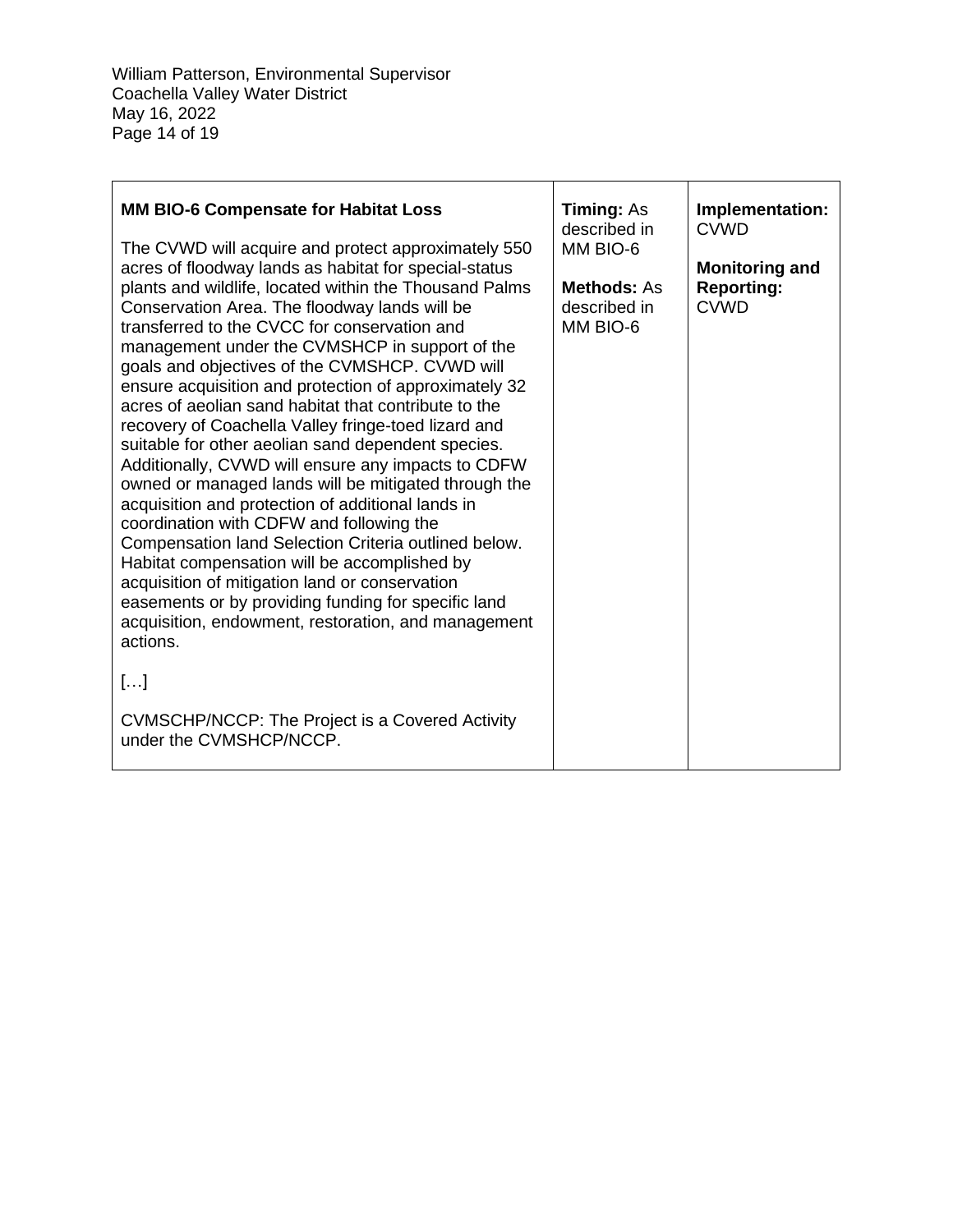William Patterson, Environmental Supervisor Coachella Valley Water District May 16, 2022 Page 15 of 19

| MM BIO-7 Prepare and Implement an Operations<br>and Maintenance Plan<br>This mitigation measure shall apply to the O&M phase<br>of the Project for the entire Project area.<br>$[]$<br>CVMSHCP/NCCP: The Project is a Covered Activity<br>under the CVMSHCP/NCCP. To ensure the protection<br>of Covered Species and non-covered sensitive species,<br>this measure is required over the entire Project area. | <b>Timing: During</b><br>O&M phase of<br>the Project<br><b>Methods: As</b><br>described in<br>MM BIO-7                         | Implementation:<br><b>CVWD</b><br><b>Monitoring and</b><br><b>Reporting:</b><br><b>CVWD</b> |
|---------------------------------------------------------------------------------------------------------------------------------------------------------------------------------------------------------------------------------------------------------------------------------------------------------------------------------------------------------------------------------------------------------------|--------------------------------------------------------------------------------------------------------------------------------|---------------------------------------------------------------------------------------------|
| MM BIO-8 Prepare and Implement an Integrated<br><b>Weed Management Plan</b><br>This mitigation measure shall apply to the construction<br>and O&M phase of the Project over the entire Project<br>area and will augment EC B-1 (Weed Abatement<br>Program).<br>$[]$<br>CVMSHCP/NCCP: The Project is a Covered Activity<br>under the CVMSHCP/NCCP. This measure is required<br>for the entire Project area.    | <b>Timing: During</b><br>construction<br>and O&M<br>phases of the<br>Project<br><b>Methods: As</b><br>described in<br>MM BIO-8 | Implementation:<br><b>CVWD</b><br><b>Monitoring and</b><br><b>Reporting:</b><br><b>CVWD</b> |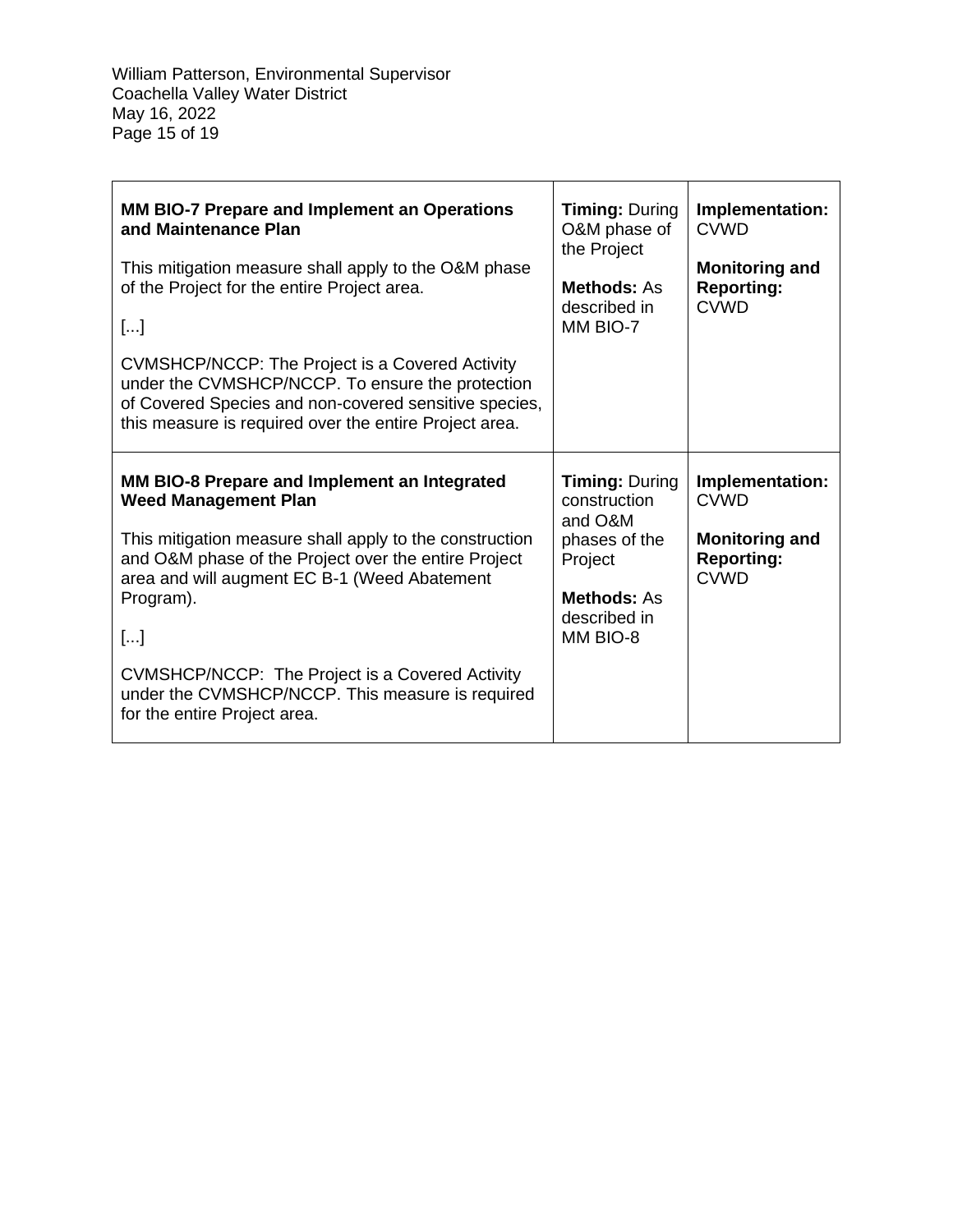William Patterson, Environmental Supervisor Coachella Valley Water District May 16, 2022 Page 16 of 19

| <b>Mitigation Measures</b>                                                                                                                                                                                                                                                                                                                   | <b>Timing and</b><br><b>Methods</b>                                                                                             | <b>Responsible</b><br><b>Parties</b>                                                        |
|----------------------------------------------------------------------------------------------------------------------------------------------------------------------------------------------------------------------------------------------------------------------------------------------------------------------------------------------|---------------------------------------------------------------------------------------------------------------------------------|---------------------------------------------------------------------------------------------|
| <b>MM BIO-10 Ensure Wildlife Impact Avoidance and</b><br>Minimization and Prepare a Wildlife Protection and<br><b>Relocation Plan</b><br>CVWD shall undertake the following measures during<br>the construction and O&M phases of the Project over<br>the entire Project area to avoid or minimize impacts to<br>wildlife resources.<br>$[]$ | <b>Timing: During</b><br>construction<br>and O&M<br>phases of the<br>Project<br><b>Methods: As</b><br>described in<br>MM BIO-10 | Implementation:<br><b>CVWD</b><br><b>Monitoring and</b><br><b>Reporting:</b><br><b>CVWD</b> |
| <b>CVMSHCP/NCCP: The Project is a Covered Activity</b><br>under the CVMSHCP/NCCP. To ensure the protection<br>of Covered Species and non-covered sensitive species,<br>this measure is required over the entire Project area.                                                                                                                |                                                                                                                                 |                                                                                             |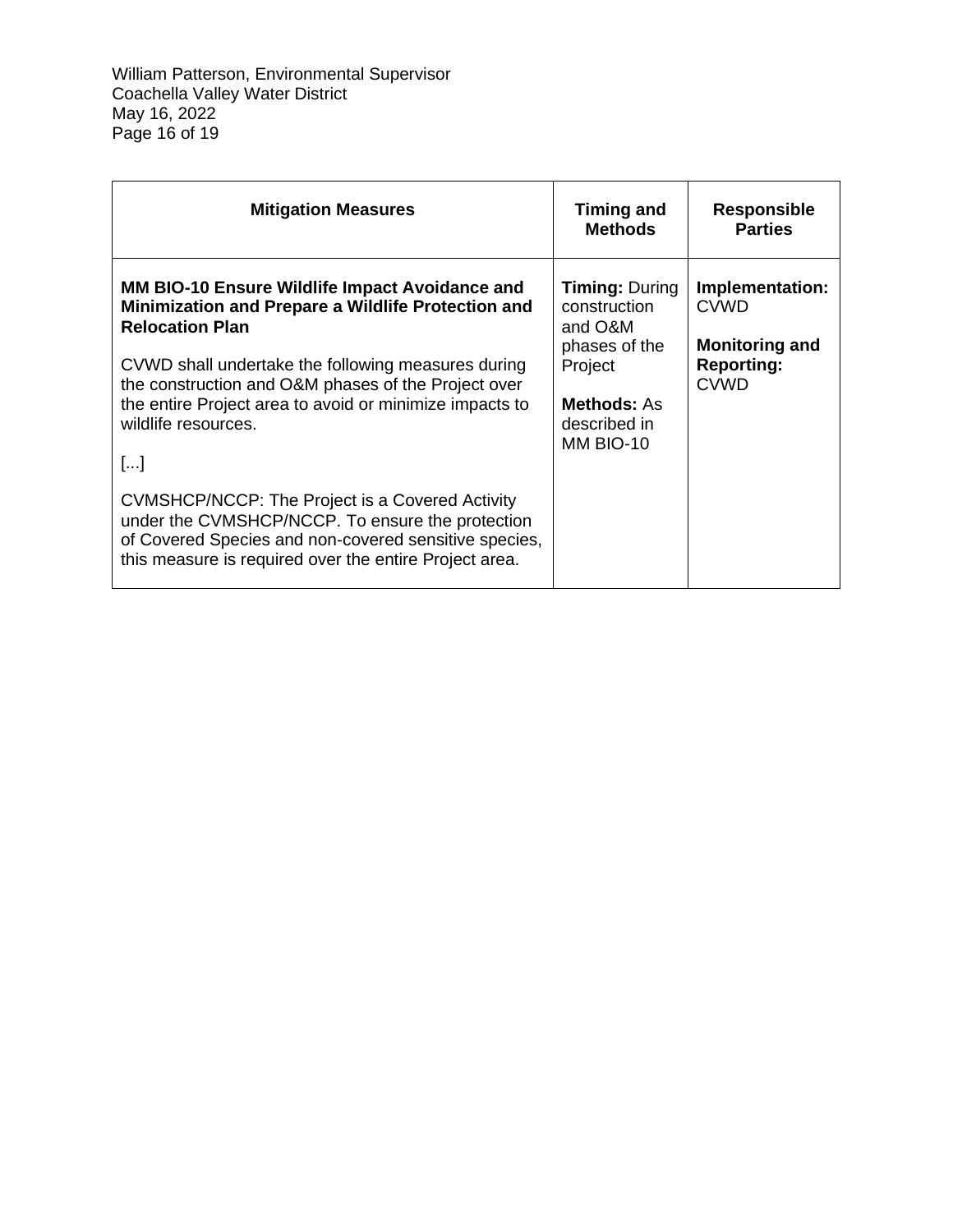William Patterson, Environmental Supervisor Coachella Valley Water District May 16, 2022 Page 17 of 19

| <b>Mitigation Measures</b>                                                                                                                                                                                                                                                                                                                                                                                                                                                                                                                                                                                                                                                                                                                                                                                                                                                                                                                                                                                                                                                                                                                                                                                                                                  | <b>Timing and</b><br><b>Methods</b>                                                                                                                       | <b>Responsible</b><br><b>Parties</b>                                                        |
|-------------------------------------------------------------------------------------------------------------------------------------------------------------------------------------------------------------------------------------------------------------------------------------------------------------------------------------------------------------------------------------------------------------------------------------------------------------------------------------------------------------------------------------------------------------------------------------------------------------------------------------------------------------------------------------------------------------------------------------------------------------------------------------------------------------------------------------------------------------------------------------------------------------------------------------------------------------------------------------------------------------------------------------------------------------------------------------------------------------------------------------------------------------------------------------------------------------------------------------------------------------|-----------------------------------------------------------------------------------------------------------------------------------------------------------|---------------------------------------------------------------------------------------------|
| <b>MM BIO-11 Conduct Coachella Valley Fringe-toed</b><br><b>Lizard and Flat-tailed Horned Lizard Surveys,</b><br><b>Monitoring, and Avoidance</b><br>This mitigation measure enhances the surveying and<br>monitoring requirements as described in MM BIO-2 and<br>MM BIO-7, and will be applied to the pre-construction,<br>construction, and O&M phases of the proposed Project<br>as needed.<br>Surveys for Coachella Valley fringe-toed lizard and flat-<br>tailed horned lizard shall be conducted during the<br>appropriate seasons (May 1 through the end of<br>summer) and conditions for species identification on<br>over the entire Project area. The duration of the surveys<br>shall coincide with the duration of construction activities<br>in potential habitat for these species during the summer<br>season. Surveys shall be conducted in appropriate<br>habitat in all Project disturbance areas and within 500<br>feet of these areas, and as required by Mitigation<br>Measure BIO-1. Results of the surveys shall be<br>submitted to USFWS and CDFW within 30 days of<br>completion.<br>$[]$<br>CVMSHCP/NCCP: The Project is a Covered Activity<br>under the CVMSHCP/NCCP. This measure is required<br>over the entire Project area. | <b>Timing: During</b><br>pre-<br>construction,<br>construction.<br>and O&M<br>phases of the<br>Project<br><b>Methods: As</b><br>described in<br>MM BIO-11 | Implementation:<br><b>CVWD</b><br><b>Monitoring and</b><br><b>Reporting:</b><br><b>CVWD</b> |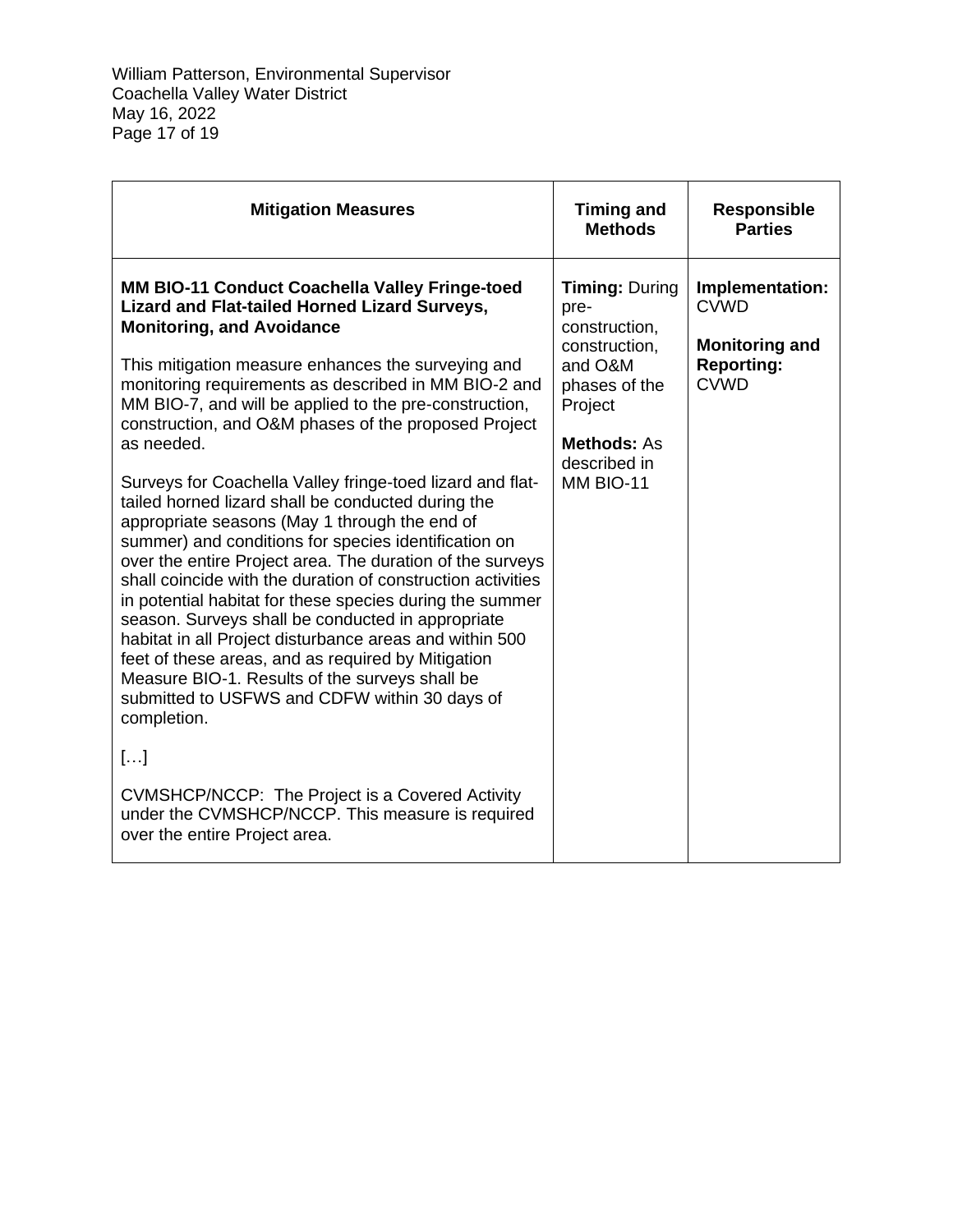William Patterson, Environmental Supervisor Coachella Valley Water District May 16, 2022 Page 18 of 19

| <b>Mitigation Measures</b>                                                                                                                                                                                                                                                                | <b>Timing and</b><br><b>Methods</b>                                                                                                                             | <b>Responsible</b><br><b>Parties</b>                                                        |
|-------------------------------------------------------------------------------------------------------------------------------------------------------------------------------------------------------------------------------------------------------------------------------------------|-----------------------------------------------------------------------------------------------------------------------------------------------------------------|---------------------------------------------------------------------------------------------|
| MM BIO-13 Prepare and Implement Raven<br><b>Monitoring, Management and Reporting Plan</b><br>$[]$<br>CVMSHCP/NCCP: The Project is a Covered Activity<br>under the CVMSHCP/NCCP. This measure is required<br>over the entire Project area.                                                 | <b>Timing: During</b><br>construction<br>phase of the<br>Project<br><b>Methods: As</b><br>described in<br>MM BIO-13                                             | Implementation:<br><b>CVWD</b><br><b>Monitoring and</b><br><b>Reporting:</b><br><b>CVWD</b> |
| MM BIO-14 Conduct Pre-Construction Surveys and<br><b>Monitoring for Breeding Birds</b><br>[]<br><b>CVMSHCP/NCCP: The Project is a Covered Activity</b><br>under the CVMSHCP/NCCP. To ensure the protection<br>of nests or eggs, this measure is required over the<br>entire Project area. | <b>Timing: During</b><br>pre-<br>construction,<br>construction<br>and O&M<br>phases of the<br>Project<br>Methods: As<br>described in<br>MM BIO-14               | Implementation:<br><b>CVWD</b><br><b>Monitoring and</b><br><b>Reporting:</b><br><b>CVWD</b> |
| MM BIO-15 Conduct Surveys and Avoidance for<br><b>Burrowing Owl</b><br>[]<br>CVMSHCP/NCCP: Burrowing owl is a Covered Species<br>under the CVMSHCP/NCCP. To ensure the protection<br>of nests and eggs, this measure is required over the<br>entire Project area.                         | <b>Timing: During</b><br>pre-<br>construction,<br>construction,<br>and O&M<br>phases of the<br>Project<br><b>Methods: As</b><br>descried in MM<br><b>BIO-15</b> | Implementation:<br><b>CVWD</b><br><b>Monitoring and</b><br><b>Reporting:</b><br><b>CVWD</b> |